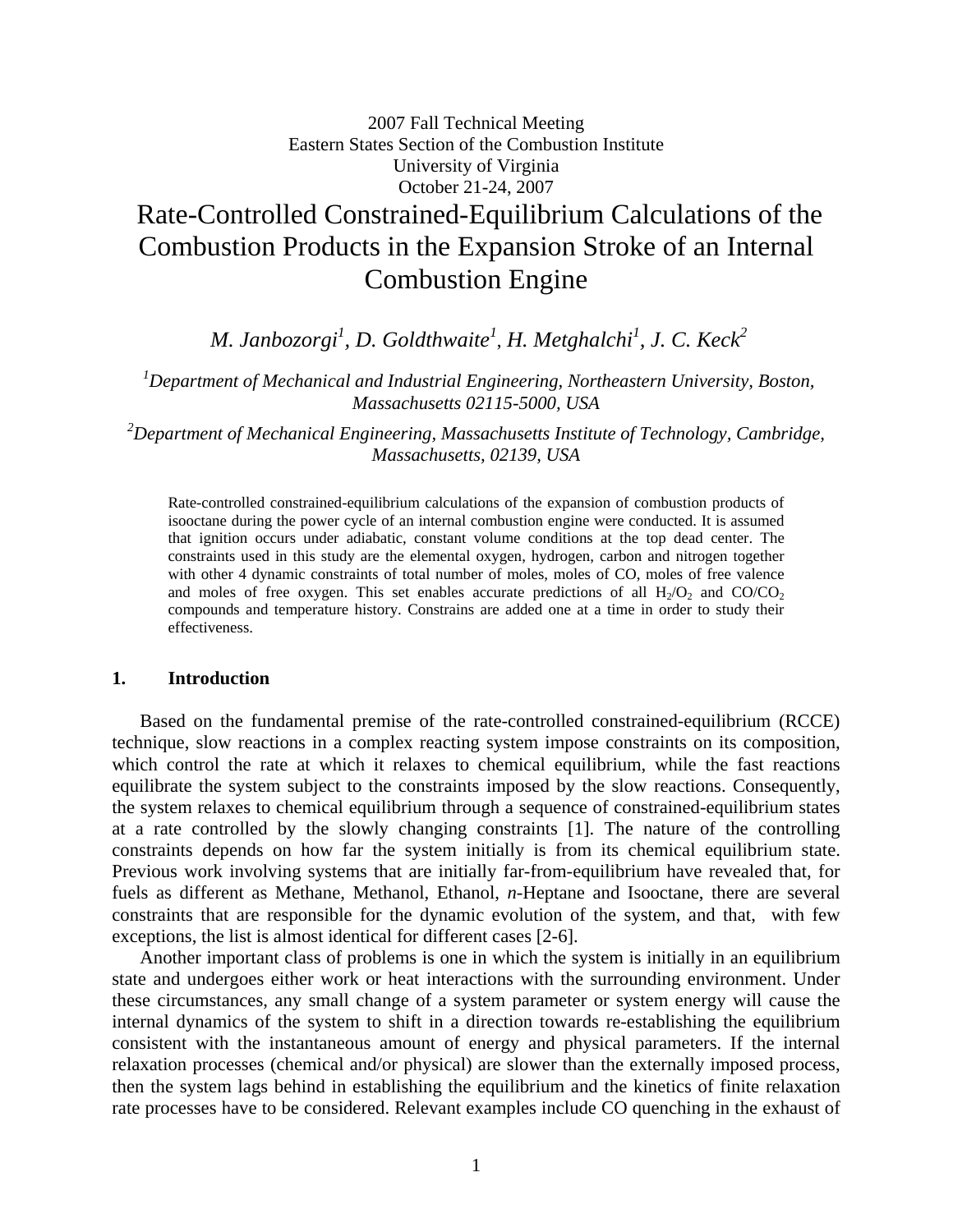an internal combustion engine or a gas turbine.

 Morr and Heywood [7] considered the problem of sudden cooling of the combustion products of Aviation Kerosene, under the specification of JET A-1, by passing the combustion products trough a heat exchanger at constant pressure as a model for gas turbine. They compiled a model for CO oxidation chemistry based on the fact that three body and CO oxidizing reactions are generally slower than other reactions and confirmed the notion through comparison against experimental data.

 In this paper we look at the expansion of Isooctane combustion products in the power stroke of an internal combustion engine using the Rate-Controlled Constrained-Equilibrium (RCCE) method. This method enables a systematic analysis of the underlying kinetics by examining the effect of different constraints and can be easily implemented.

## **2. Physical Model**

 The physical model is shown in Fig. 1. It is assumed that combustion occurs at constant volume, corresponding to the case where piston is at top dead center, and that the power stroke begins with the combustion products at the stable equilibrium state.



Fig.1 Schematic of the physical model

Volume is assumed to be a prescribed function of time [6]: *a*  $r_c$  -1)[ $R$  +1 - cos  $\theta$ (t) -  $\sqrt{R^2 - \sin^2 \theta(t)}$ ],  $R = \frac{R}{R}$ *V V t c*  $\frac{(t)}{r_c} = 1 + \frac{1}{2} (r_c - 1) [R + 1 - \cos \theta(t) - \sqrt{R^2 - \sin^2 \theta(t)}], \quad R = \frac{l}{a}$  (1)

where  $V(t)$ ,  $V_c$ ,  $r_c$  and  $\theta$  represent the instantaneous volume of the cylinder, clearance volume, compression ratio and the instantaneous crank angle respectively. The numerical values used in this study are  $V_c = 125$  mlit,  $r_c = 11$ , and  $R=3$  and  $\dot{\theta} = 100\pi (1/\text{sec})$ . The power stroke is also identified by  $0 \le \theta \le 180$ .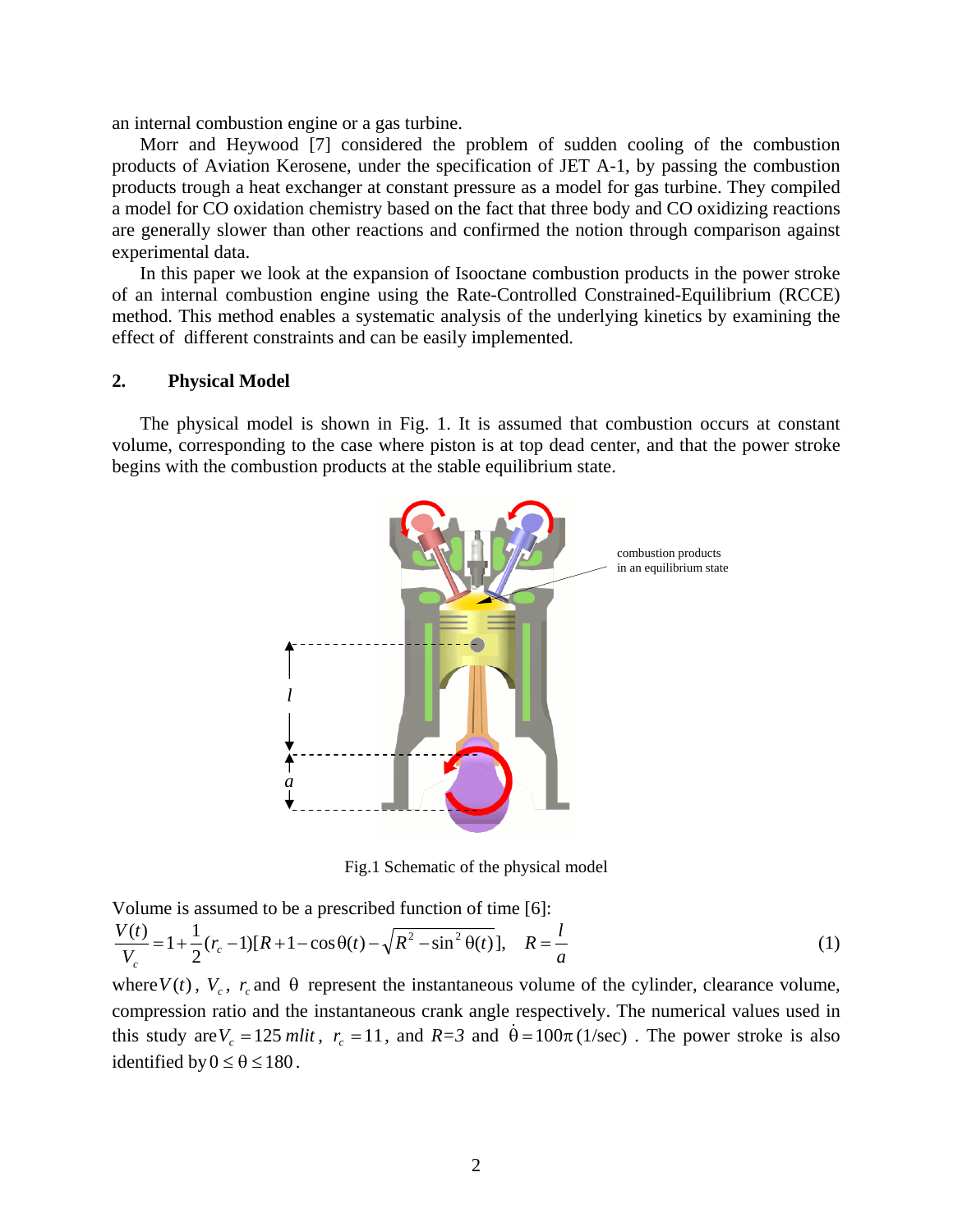## **3. Governing Equations in RCCE form**

 The detailed formulation of RCCE in constrained-potential form can be found in earlier works [2], and only the most relevant features will be repeated here.. In the present work, as well as all previous applications of the RCCE method, the constraints imposed on the system by the reactions have been assumed to be a linear combination of the mole number of the species present in the system,

$$
C_i = \sum_{j=1}^{N_s} a_{ij} N_j, \qquad i = 1, \dots N_c
$$
 (2)

where  $a_{ij}$  is the value of the *i*<sup>th</sup> constraint for the *j*<sup>th</sup> species,  $N_c$  is the number of constraints and,  $N<sub>s</sub>$  is the number of species in the system. The constrained-equilibrium composition of a system found by maximizing the entropy or minimizing the Gibbs free energy, subject to a set of constraints, using the method of LaGrange multipliers is

$$
N_{j} = \frac{V}{RT} \exp(-\mu_{j}^{0} - \sum_{i=1}^{nc} a_{ij} \gamma_{i}), \qquad j = 1,... N_{s}
$$
 (3)

where  $\mu_j^0 = (h_j^0 - Ts_j^0) / RT$  is the non-dimensional standard Gibbs free energy of species *j*,  $\gamma_i$  is the constraint potential (LaGrange multiplier) conjugate to the constraint *i*. In the absence of any physical diffusion processes and fluid convection, equations governing the constraint potentials take the following form,

$$
\sum_{n=1}^{N_c} C_{in} \dot{\gamma}_n - C_{iV} \frac{\dot{V}}{V} - C_{iT} \frac{\dot{T}}{T} + \sum b_{ik} r_k = 0, \qquad i = 1,...N_c
$$
\n(4)

where

$$
C_{in} = \sum_{j=1}^{N_s} a_{ij} a_{nj} [N_j],
$$
  
\n
$$
C_{iV} = \sum_{j=1}^{N_s} a_{ij} [N_j],
$$
  
\n
$$
C_{iT} = \sum_{j=1}^{N_s} a_{ij} \frac{E_j}{RT} [N_j].
$$
\n(4-a)

 $r_k$  is the net rate of the  $k^{\text{th}}$  chemical reaction and  $b_{ik}$  represents the value of the *i*<sup>th</sup> constraint in the  $k^{\text{th}}$  reaction. Obviously, a reaction for which  $b_{ik} = 0$  is in equilibrium, and is therefore redundant. Also,  $E_i$ , represents the molar energy of species *i*. In order to close the system of equations, equation (4) has to be coupled with an energy equation which, for the given parameters, takes the following form[2].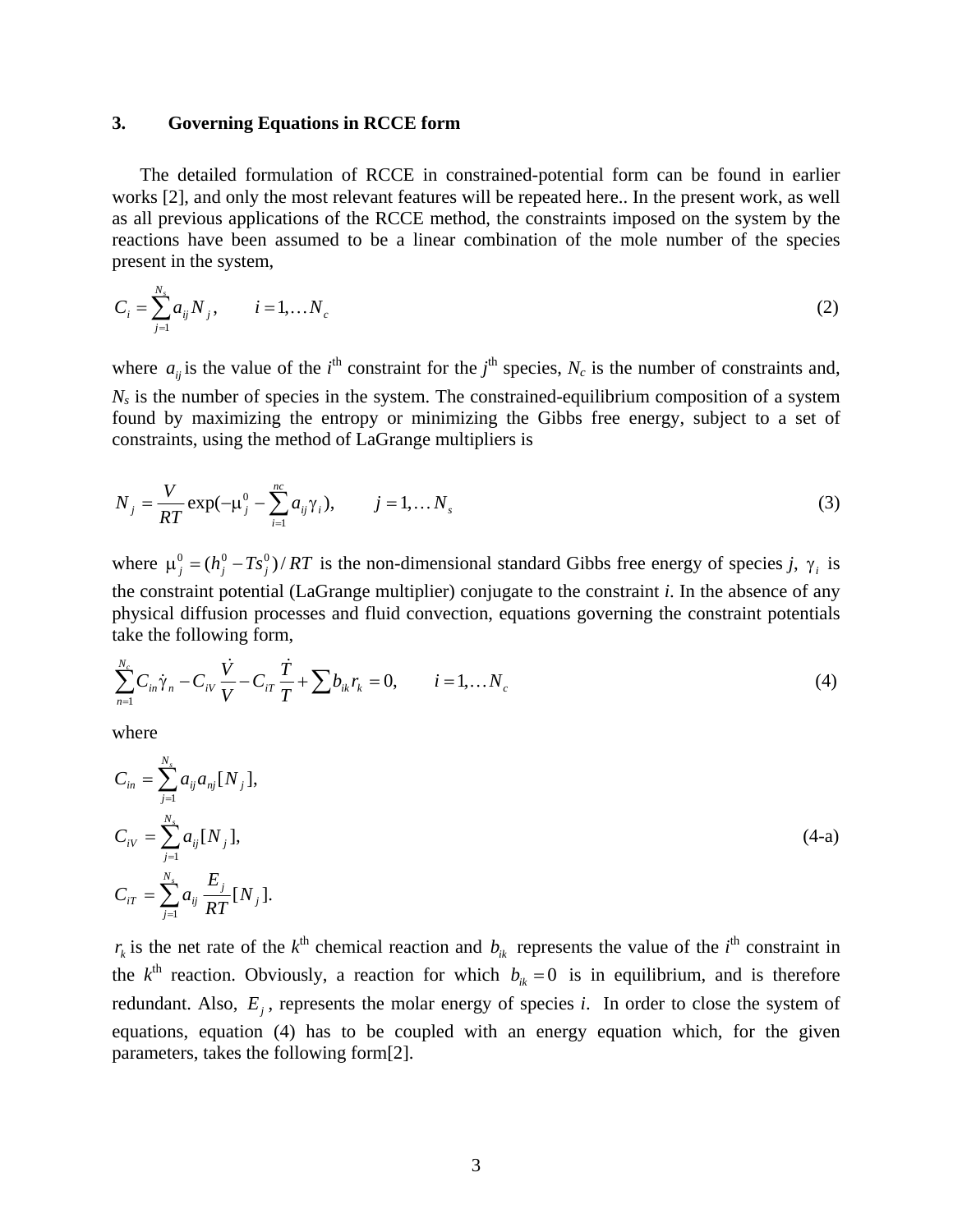$$
\sum_{n=1}^{N_c} C_{En} \dot{\gamma}_n + C_{EV} \frac{\dot{V}}{V} + C_{ET} \frac{\dot{T}}{T} - \dot{E} = 0
$$
\n(5)

where

$$
C_{En} = -\sum_{j=1}^{N_s} E_j a_{nj} [N_j], \tag{5-a}
$$

$$
C_{EV} = \sum_{j=1}^{N_s} E_j [N_j], \tag{5-b}
$$

$$
C_{ET} = \sum_{j=1}^{N_s} \left( c_{vj} T + \frac{E_j^2}{RT} \right) [N_j],
$$
 (5-c)

$$
\dot{E} = -p\dot{V}.\tag{5-d}
$$

 $c_{vi}$  is the molar heat capacity of species *j* at constant volume and *p* is pressure. Upon solving the differential equations for the  $\gamma_i$  vector, the constrained-equilibrium composition of the system can be found at each time step by evaluating equation (3).

## **4**. **Constraints**

 The selection of appropriate constraints is the key to the successful application of the RCCE method. Among the general requirements for the constraints are that they must (1) be linearly independent combinations of the species mole numbers, (2) include the elements, (3) determine the energy and entropy of the system within experimental accuracy, and (4) hold the system in the specified initial state. In addition, they should reflect whatever information is available about rate-limiting reactions controlling the time evolution of the system. The constraints used in this study are listed in Table I.

|                             | Constraint     | Definition of the Constraint                                              |  |  |  |  |  |  |
|-----------------------------|----------------|---------------------------------------------------------------------------|--|--|--|--|--|--|
|                             | EN             | Elemental nitrogen                                                        |  |  |  |  |  |  |
| $\mathcal{D}_{\mathcal{L}}$ | EC             | Elemental carbon                                                          |  |  |  |  |  |  |
| 3                           | <b>EO</b>      | Elemental oxygen                                                          |  |  |  |  |  |  |
| $\overline{4}$              | <b>EH</b>      | Elemental hydrogen                                                        |  |  |  |  |  |  |
| 5                           | M              | Total number of moles                                                     |  |  |  |  |  |  |
| 6                           | CO             | Moles of CO                                                               |  |  |  |  |  |  |
| 7                           | F <sub>O</sub> | Moles of free oxygen (any oxygen not directly attached to another oxygen) |  |  |  |  |  |  |
| 8                           | <b>FV</b>      | Moles of free valance (any unpaired valence electron)                     |  |  |  |  |  |  |

Table I. Definition of the Constraints Used in This Study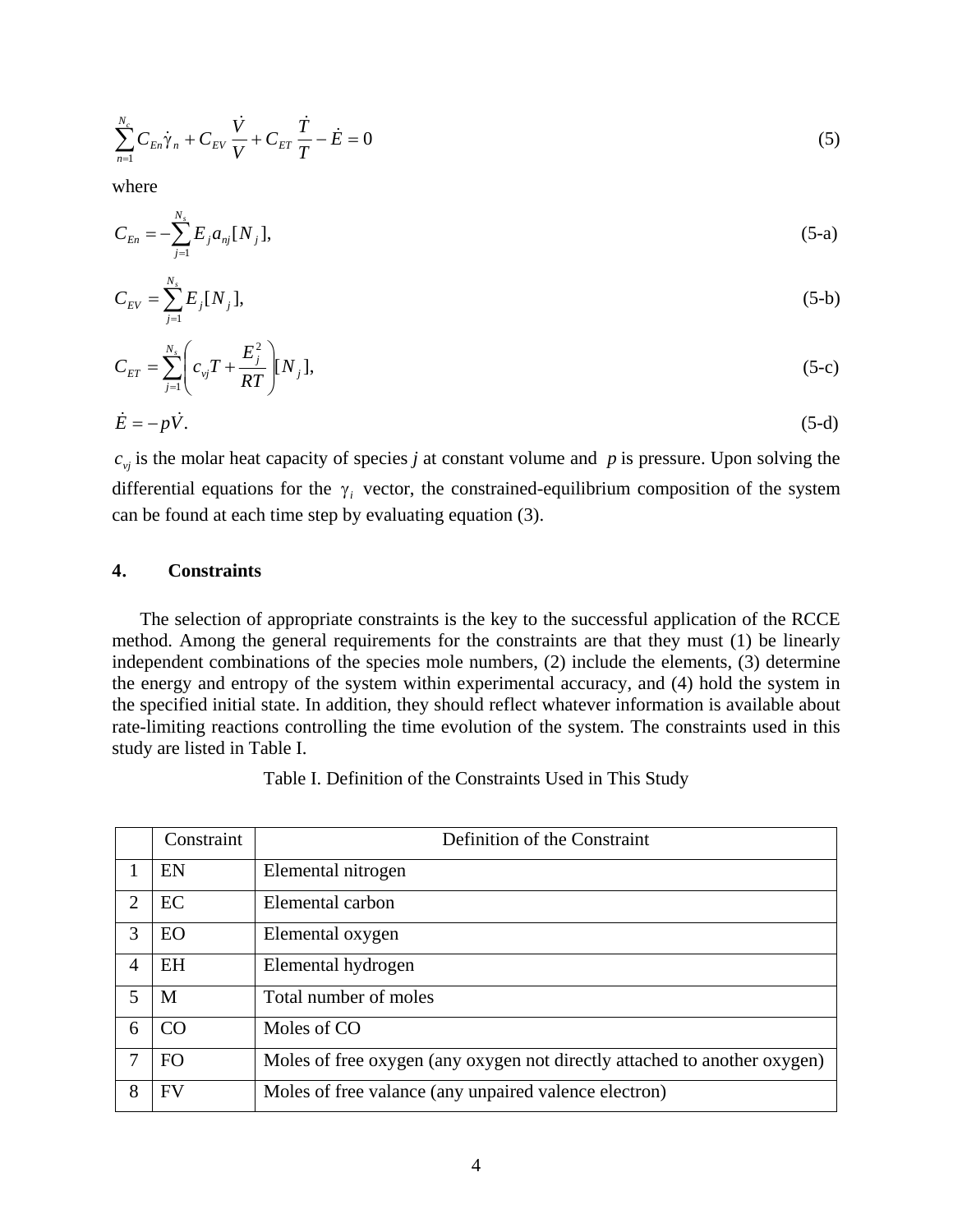## **5. Results and Discussion**

 The reaction model used in this study is shown in table II. Since the chemistry is assumed to start from a high-temperature equilibrium state, the mixture composition is mainly dominated by  $CO/CO<sub>2</sub>$  and  $H<sub>2</sub>/O<sub>2</sub>$  species. The fuel-independency of the equilibrium combustion products is the feature of lean, stoichiometric and slightly rich mixtures.

 Equations (4) and (5) were integrated using DASSL [8] for the combustion products of isooctane with an equivalence ratio of 0.7 and the results are shown in figures (2)-(9). It is important to note that since nitrogen has been assumed to be chemically inert, equilibrium temperature is over-estimated and so is the temperature after expansion. The initial conditions were also obtained from STANJAN [9].

 Given the fact that the system is initially at equilibrium, the elemental constraints are the only nonzero constraints. In the case of a slow expansion, the state of the system follows the expansion and cooling, and all rate processes are in equilibrium. Consequently, the instantaneous thermodynamic state of the system is completely determined by the elemental constraints. Calculations describing this type of process are referred to as shifting equilibrium calculations. Clearly, this is a limiting case and the actual degree of disequilibrium depends upon the relative order of the expansion time scale compared to the controlling chemical and physical time scales.

 Results show that during the early stage of expansion, when the expansion process occurs very slowly, the state of the gas exactly follows the predictions of shifting equilibrium. However, as the rate of expansion increases, departures from the equilibrium state predicted by the elemental constraints emerge.

According to the principle of Le Châtelier, any increase in volume will cause a subsequent reduction in the total number of moles to minimize the cooling effect of expansion. This forces the recombination reactions to come into play. The constraint characterizing this class of reactions is the total number of moles (M), and including this constraint can be seen to improve the agreement with the detailed calculation.

Another important set of reactions are reactions oxidizing  $CO$  to  $CO<sub>2</sub>$ , with the most important ones being  $CO+OH=CO<sub>2</sub>+H$  and  $CO+HO<sub>2</sub>=CO<sub>2</sub>+OH$ . Putting a constraint on CO will allow all the reactions involving CO to play an active role in the calculation.. Including this constraint can be seen to result in a further improvement in the agreement with the detailed calculation.

Inclusion of constraints on free valence and free oxygen, which are faster constraints, as the third and fourth dynamic constraints, results in excellent agreement with the detailed kinetics calculation. Looking at table II and the reactions chosen by these constraints, these constraints tend to resolve the interaction of OH and  $HO_2$  with  $H_2/O_2$  species, which results in the correct prediction of their mole fractions. Also, reactions 24-29 do not change any of the constraints and are, therefore, in equilibrium.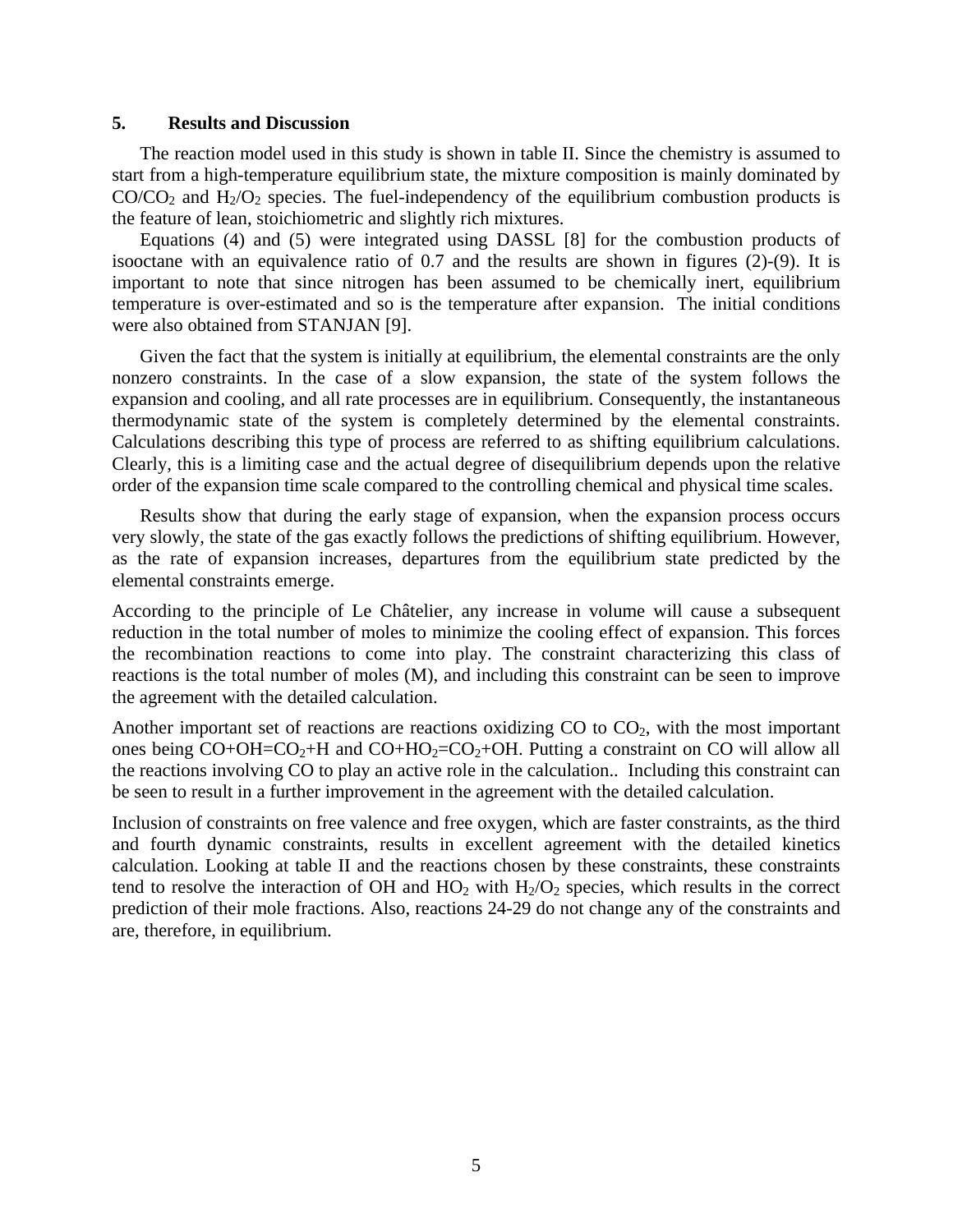Table II.  $CO-H_2-O_2$  Mechanism used in this study

|                |                            | ပ္ပ      | 盂              | ပ္မ            | 옶              | Σ              | 8           | 요              | 깉              | Log <sub>10</sub> (A) | Ea<br>(kcal) |
|----------------|----------------------------|----------|----------------|----------------|----------------|----------------|-------------|----------------|----------------|-----------------------|--------------|
| 1              | H+O2+M=HO2+M               | 0        | $\Omega$       | 0              | 0              | -1             | $\Omega$    | $\Omega$       | 0              | 15.4                  | $-1.8$       |
| $\overline{2}$ | OH+OH+M=H2O2+M             | $\Omega$ | $\Omega$       | 0              | 0              | $-1$           | $\Omega$    | $-2$           | $-2$           | 12.5                  | $-0.8$       |
| 3              | H+O+M=OH+M                 | 0        | $\Omega$       | $\Omega$       | 0              | -1             | 0           | $\Omega$       | $-2$           | 14.3                  | $-2$         |
| 4              | H+H+M=H2+M                 | 0        | 0              | $\Omega$       | 0              | -1             | 0           | 0              | $-2$           | 14.6                  | $-2$         |
| 5              | $O + O + M = O2 + M$       | 0        | $\Omega$       | 0              | 0              | $-1$           | $\Omega$    | $-2$           | -4             | 13.6                  | $-2$         |
| 6              | OH+H+M=H2O+M               | 0        | $\Omega$       | 0              | 0              | $-1$           | $\Omega$    | $\Omega$       | $-2$           | 15.5                  | $-4$         |
| 7              | $CO+O+M=CO2+M$             | 0        | $\Omega$       | 0              | 0              | -1             | -1          | 0              | $-2$           | 10.3                  | 2.4          |
| 8              | H+H+H2=H2+H2               | 0        | $\Omega$       | 0              | 0              | $-1$           | $\Omega$    | 0              | $-2$           | 14.9                  | $-1.2$       |
| 9              | H+H+H2O=H2+H2O             | 0        | $\Omega$       | 0              | 0              | $-1$           | 0           | 0              | $-2$           | 15.3                  | $-2.6$       |
| 10             | H+H+CO2=H2+CO2             | 0        | $\mathbf 0$    | $\overline{0}$ | 0              | $-1$           | 0           | $\Omega$       | $-2$           | 13.9                  | $-4$         |
| 11             | $H + O2 + H2O = HO2 + H2O$ | 0        | $\Omega$       | 0              | 0              | -1             | 0           | 0              | $\Omega$       | 16.3                  | $-1.6$       |
| 12             | H+O2+O2=HO2+O2             | 0        | $\Omega$       | 0              | 0              | $-1$           | 0           | 0              | 0              | 15.1                  | $-2.5$       |
| 13             | CO+O2=CO2+O                | 0        | $\Omega$       | 0              | 0              | $\Omega$       | $-1$        | $\overline{2}$ | $\overline{2}$ | 12.4                  | 47.8         |
| 14             | CO+OH=CO2+H                | 0        | $\Omega$       | 0              | 0              | $\Omega$       | $-1$        | 0              | $\Omega$       | 11.8                  | 2.5          |
| 15             | CO+HO2=CO2+OH              | 0        | $\Omega$       | $\Omega$       | $\Omega$       | $\Omega$       | $-1$        | $\overline{2}$ | $\Omega$       | 14.2                  | 23.6         |
| 16             | $HO2+H=OH+OH$              | 0        | $\Omega$       | 0              | 0              | $\Omega$       | 0           | $\overline{2}$ | $\Omega$       | 13.9                  | 0.6          |
| 17             | $HO2+H=O+H2O$              | 0        | $\Omega$       | 0              | 0              | $\Omega$       | $\Omega$    | $\overline{2}$ | $\Omega$       | 12.6                  | 0.7          |
| 18             | H2O2+H=OH+H2O              | 0        | $\Omega$       | 0              | 0              | $\Omega$       | 0           | 2              | $\Omega$       | 13.0                  | 3.6          |
| 19             | OH+O=O2+H                  | 0        | $\overline{0}$ | 0              | 0              | $\overline{0}$ | $\mathbf 0$ | $-2$           | $-2$           | 12.9                  | $-0.9$       |
| 20             | HO2+HO2=O2+H2O2            | 0        | $\Omega$       | 0              | $\Omega$       | $\Omega$       | $\Omega$    | $\Omega$       | $-2$           | 11.1                  | $-1.6$       |
| 21             | HO2+O=OH+O2                | 0        | $\Omega$       | 0              | 0              | $\overline{0}$ | $\Omega$    | 0              | $-2$           | 13.3                  | $\Omega$     |
| 22             | HO2+H=O2+H2                | 0        | $\Omega$       | $\overline{0}$ | $\overline{0}$ | $\overline{0}$ | $\mathbf 0$ | $\Omega$       | $-2$           | 13.7                  | 1.1          |
| 23             | HO2+OH=O2+H2O              | 0        | $\Omega$       | $\Omega$       | 0              | $\Omega$       | $\Omega$    | 0              | $-2$           | 13.1                  | $-0.5$       |
| 24             | $OH+H=H2+O$                | 0        | $\mathbf 0$    | 0              | 0              | $\Omega$       | $\mathbf 0$ | $\Omega$       | $\overline{0}$ | 13.5                  | 9.7          |
| 25             | H2+OH=H+H2O                | 0        | $\Omega$       | 0              | 0              | $\Omega$       | 0           | 0              | $\Omega$       | 13.5                  | 6.4          |
| 26             | OH+OH=O+H2O                | 0        | $\Omega$       | 0              | 0              | $\Omega$       | 0           | 0              | $\Omega$       | 12.8                  | 2.7          |
| 27             | H2O2+H=HO2+H2              | U        | $\Omega$       | 0              | 0              | $\Omega$       | 0           | 0              | $\Omega$       | 13.9                  | 9.2          |
| 28             | H2O2+OH=HO2+H2O            | 0        | $\Omega$       | 0              | 0              | 0              | 0           | 0              | $\Omega$       | 12.3                  | 0.4          |
| 29             | O+H2O2=OH+HO2              | 0        | 0              | 0              | 0              | 0              | 0           | 0              | 0              | 13.8                  | 8.0          |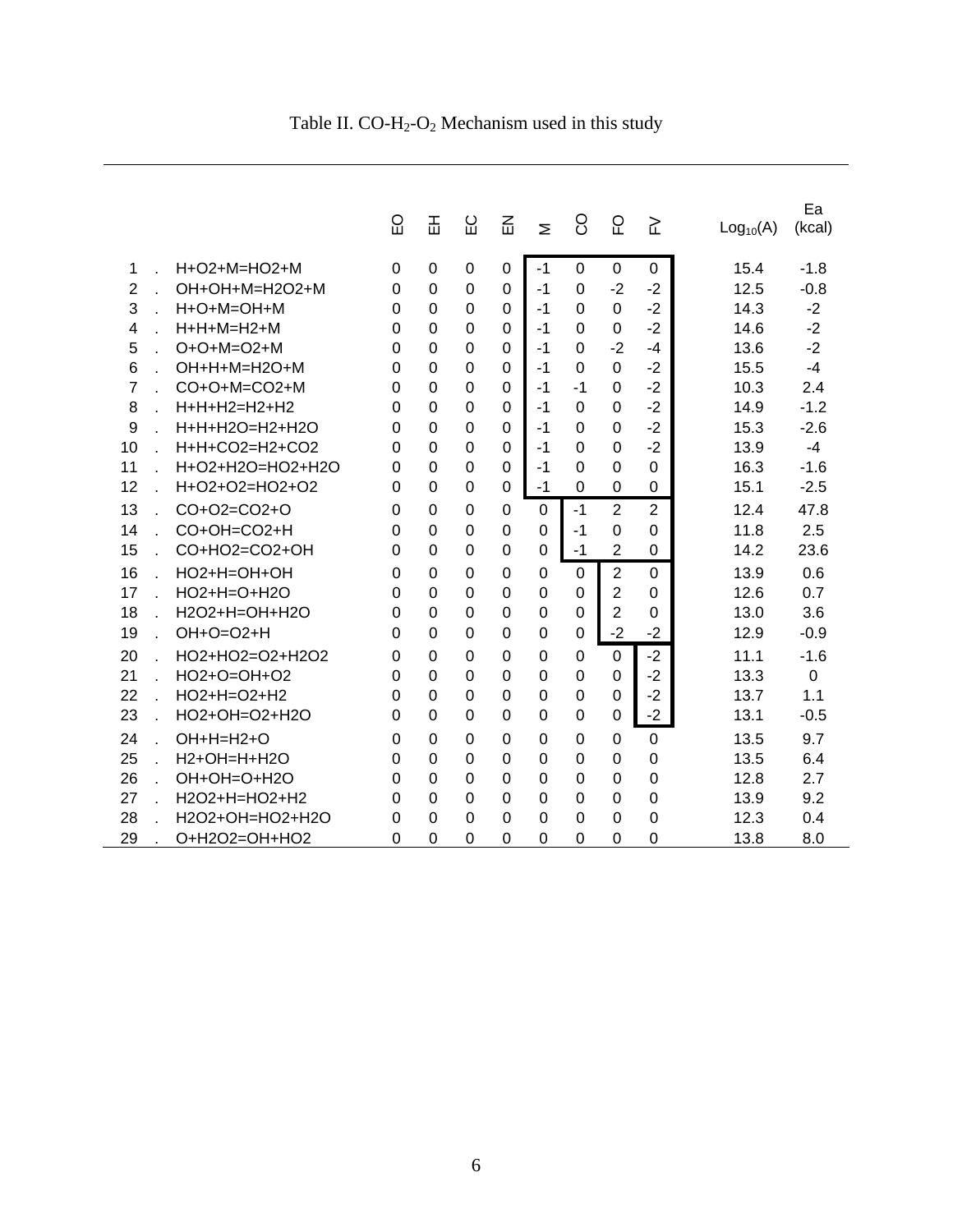



Fig.2: Temperature profile. Fig.3: Profiles of CO mole fraction for different sets of constraints.



Fig.4: Profiles of  $CO<sub>2</sub>$  mole fraction for different sets of constraints.



Fig.6: Profiles of OH mole fraction for different sets of constraints.



Fig.5: Profiles of H<sub>2</sub>O mole fraction for different sets of constraints.



Fig.7: Profiles of  $HO_2$  mole fraction for different sets of constraints.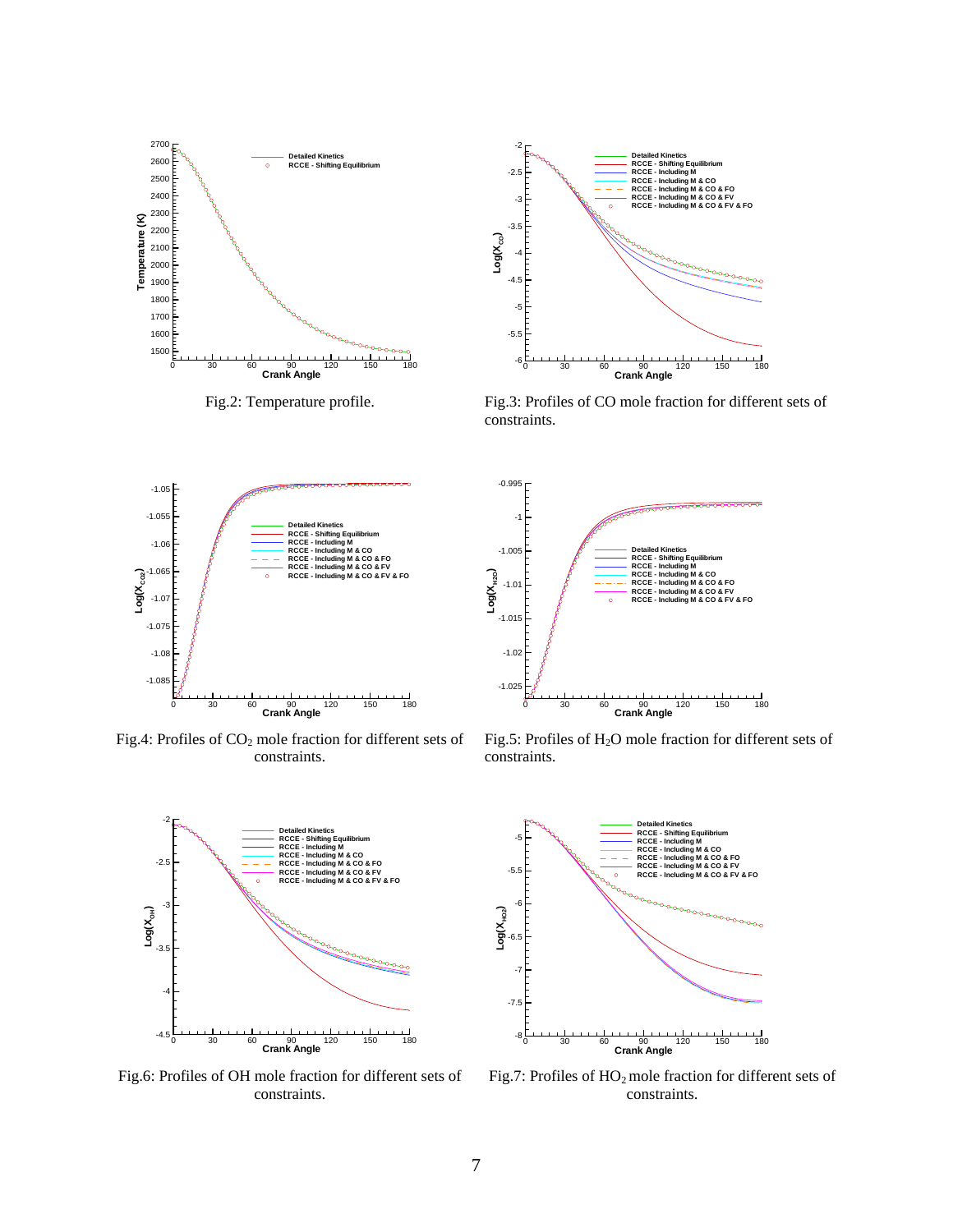

Fig.8: Profiles of O mole fraction for different sets of constraints.



Fig.9: Profiles of  $O_2$  mole fraction for different sets of constraints.

## **6. Concluding Remarks**

Rate-controlled constrained-equilibrium calculations of the expansion of isooctane combustion products during the power cycle of an internal combustion engine were conducted. The dynamic constraints of total number of moles, moles of CO, moles of free valence and moles of free oxygen are able to reproduce the result of exact kinetic calculations. Within the temperature range studied in this paper, the non-equilibrium effects are mostly pronounced in time evolution of CO and H/O species and not in the temperature profile.

## **Acknowledgments**

This work has been done by the generous support of Army Research Office (ARO) corresponding to Grant No. W911NF0510051 under supervision of Dr. Ralph Anthenien, ARO.

## **References**

- [1] Keck, J.C., *Prog. Energy Combust*. *Sci.*, 16:125 (1990)
- [2] Janbozorgi, M., Goldthwaite<sup>,</sup> D. H., Metghalchi, H., Keck, J. C., "Rate-Controlled Constrained-Equilibrium Calculations of Methane-Oxygen Kinetics Using Reduced Chemistry", proceedings of ECOS 2007, June, 26- 29, 2007, Italy, Padova.
- [3] Janbozorgi, M., Goldthwaite<sup>, D.</sup> H., Metghalchi, H., Keck, J. C., "Rate-Controlled Constrained-Equilibrium Calculations of Methanol-Oxygen Kinetics Using Reduced Chemistry"5th US Combustion Meeting, March 25- 28, 2007, San Diego
- [4]Janbozorgi, M, Gao, Y., Metghalchi, H., Keck, J. C., *Proc. ASME (Int.)*, November 5-10, 2006, Chicago
- [5] Goldthwaite<sup>,</sup> D. H., Janbozorgi, M., Metghalchi, H., Keck, J. C., "The Application of the Rate Controlled Constrained Equilibrium Technique to a Reduced Chemical Mechanism for Iso-Octane 5<sup>th</sup> US Combustion Meeting, March 25-28, 2007, San Diego
- [6] Jones, W. P., Rigopoulos, S., *Proc. Comb. Inst.*, 30 (2005) p. 1325-1331
- [7] Morr, A. R., Heywood, J. B., *Acta Astronautica*, Vol. 1, pp. 949-966, (1974)
- [8] Park, C., *Nonequilibrium Hypersonic Aerothermodynamics,* John Wiley & Sons Inc, 1990